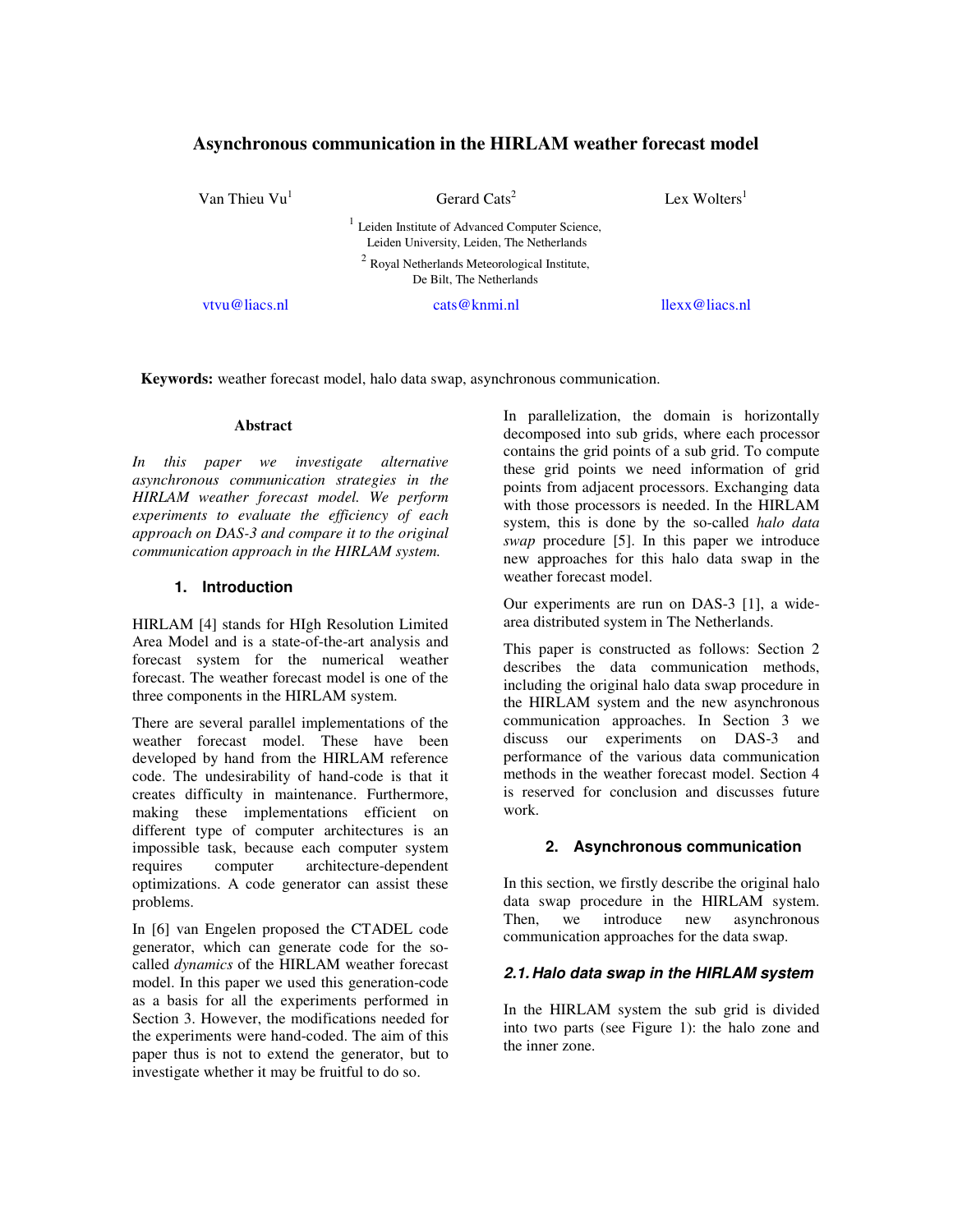

Figure 1: Sub grid of HIRLAM halo data swap. Gray area: inner zone; dashed area: inner halo zone; white area: outer halo zone.

The inner zone (gray area) is the un-swapped area, i.e. it can be computed without the need of the grid points from the neighbor processors.

The halo zone contains the grid points which are exchanged with the neighbor processors. It has two parts: the inner halo zone (dashed area), which consists of north-in, south-in, west-in, and east-in, contains the grid points which are *sent* to the neighbor processors; and the outer halo zone (white area) , which consists of north-out, southout, west-out, and east-out, contains the grid points which are *received* from the neighbor processors.

In the HIRLAM system, all the grid points in a sub grid, except the grid points in the outer halo zone, are calculated first. Then, the data are exchanged. The swap process has two stages: first, the data are exchanged with the north and south processors. Once this exchange has been completed, the exchange is repeated with the west and the east processors.

The original halo data swap procedure in the HIRLAM system includes the following steps:

- 1) Do the computation in the whole sub grid;
- 2) Data in north-in and south-in are copied to the sending buffers;
- 3) Exchange data with its adjacent north and south processors;
- 4) Call *mpi\_wait* to complete the northsouth exchange;
- 5) Copy data from the receiving buffers to north-out and south-out;

6) Repeat steps 2, 3, 4, and 5 for the westeast exchange.

### **2.2. Asynchronization communication on data swap**

In the previous subsection we have described the original halo data swap procedure in the HIRLAM weather forecast model. This procedure uses nonblocking MPI calls for data exchange. However, we observe that the exchange only starts when the computation is completed. Moreover, the data in the halo zone can be used only when the exchange is finished. This means that the communication can be seen as blocking MPI calls.

With non-blocking MPI calls [7], the computation can be done immediately after a MPI call, without waiting for the completion of the communication. Therefore, we may get an overlap between communication and computation. Our new approaches make use of this property of nonblocking MPI calls. The idea is to perform part of the computation while exchanging data. Firstly, we divide the computation into five parts: northin, south-in, west-in, east-in, and inner zone (see Figure 1). Then, we overlap one of these computation parts with the exchange, with the requirement that the data have to be calculated before they are exchanged. With different ways of overlapping computation with communication we have different data swap methods, which are listed below:

#### *Strategy-1:*

The idea of the strategy-1 is to overlap the computation of the inner part with the west-east exchange and the computation of the west-in and east-in parts with the north-south exchange. In this way, we obtain an overlap between west-east communication and inner part computation as well as an overlap between north-south communication and west-east computation. The data swap is as follows:

- 1) Exchange data in the west and the east halo zones with their adjacent west and east processors;
- 2) Do the computation in the inner part;
- 3) Call *mpi\_wait* to complete the west-east exchange;
- 4) Copy data from the receiving buffers to the west-out and the east-out halo zones;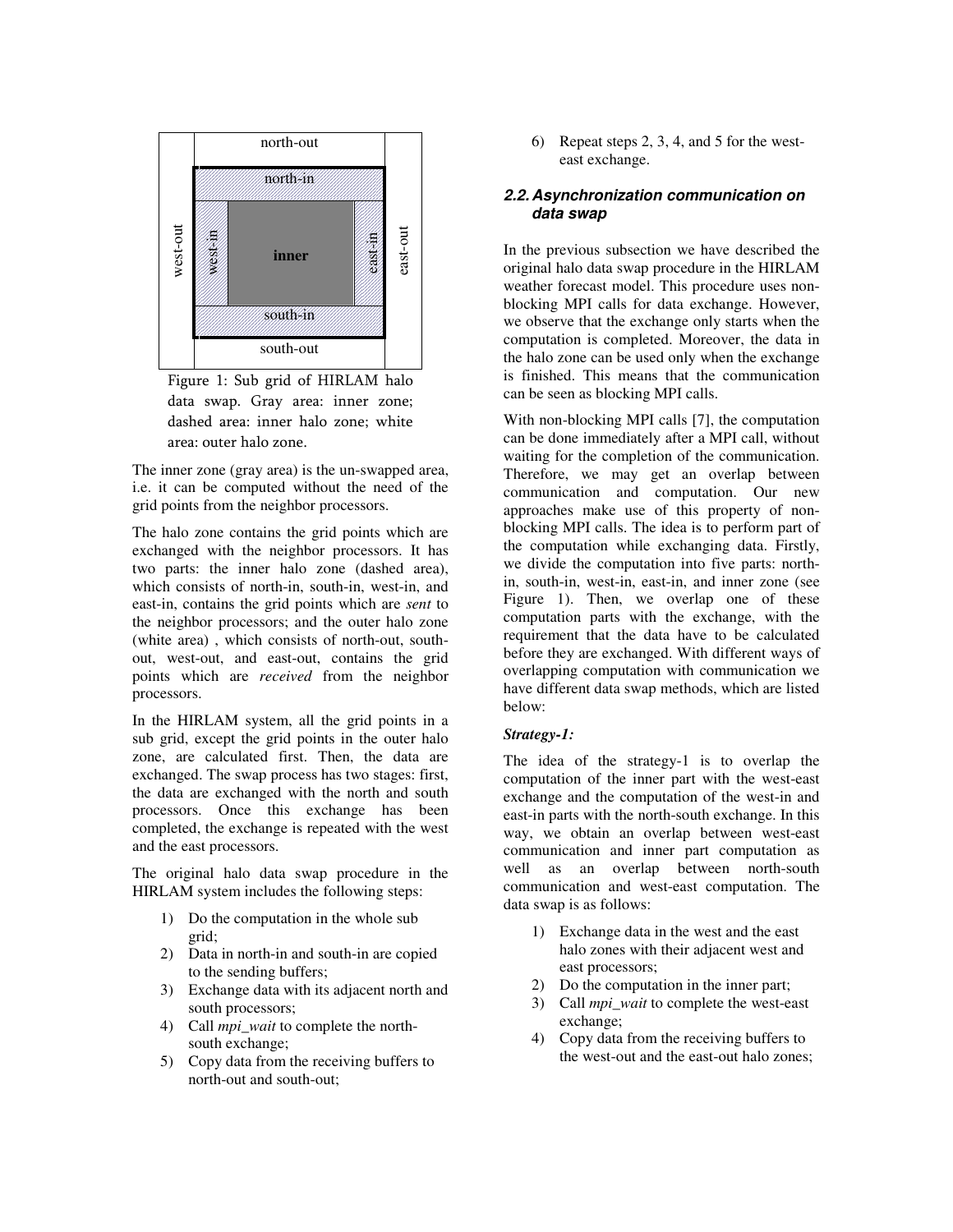- 5) Exchange data in the north and the south halo zones with their adjacent north and south processors;
- 6) Do the computation in the west-in and the east-in zones;
- 7) Copy data in west-in and east-in to the sending buffers;
- 8) Call *mpi\_wait* to complete the northsouth exchange;
- 9) Copy data from the receiving buffers to the north-out and the south-out zones;
- 10) Do the computation in the north-in and the south-in zones;
- 11) Copy data in the north-in and the southin zones to the sending buffers.

#### *Strategy-2:*

In strategy-1, if the computation time of the westin and east-in, which are small parts, is less than the north-south communication time then we do not make use of the overlap completely. In this case, overlapping the inner part with both westeast and north-south exchange processes is more efficient. To do this, we divide the computation of the inner part into two halves and overlap them with the west-east and north-south exchanges. This is the idea of strategy-2.

Now, the data swap is as follows:

- 1) Exchange data in the west and east halo zones with their adjacent west and east processors;
- 2) Do the computation in the first half of the inner part;
- 3) Call *mpi\_wait* to complete the west-east exchange;
- 4) Copy data from the receiving buffers to the west-out and the east-out zones;
- 5) Exchange data in the north and south halo zones with their adjacent north and south processors;
- 6) Do the computation in the second half of the inner part;
- 7) Call *mpi\_wait* to complete the northsouth exchange;
- 8) Copy data from the receiving buffers to north-out and south-out;
- 9) Do the computation in the west-in and the east-in halo zones;
- 10) Copy data in the west-in and the east-in halo zones to the sending buffers;
- 11) Do the computation in the north-in and south-in halo zones;

12) Copy data in north-in and south-in to the sending buffers.

#### *Strategy-3:*

In strategy-1 and strategy-2 the west-in and the east-in parts are computed separately. These parts are short vectors. With the same total length, the computation of a set of short vectors can be more expensive than the computation of a set of long vectors. Therefore, in strategy-3, we compute the west-in, the inner, and the east-in parts at the same time while exchanging data with adjacent northsouth processors.

The data swap is as follows:

- 1) Exchange data in the west and the east halo zones with their adjacent west and east processors;
- 2) Call *mpi\_wait* to complete the west-east exchange;
- 3) Copy data from the receiving buffers to the west-out and east-out zones;
- 4) Exchange data in the north and the south halo zones with their adjacent north and south processors;
- 5) Do the computation in west-in, inner, and east-in part;
- 6) Copy data in the west-in and the east-in zones to the sending buffers;
- 7) Call *mpi\_wait* to complete the northsouth exchange;
- 8) Copy data from the receiving buffers to the north-out and the south-out zones;
- 9) Do the computation in north-in and south-in;
- 10) Copy data in the north-in and the southin zones to the sending buffers.

#### **3. Experiments**

In this section we perform experiments for data communication on DAS-3 using the original HIRLAM halo data swap procedure as well as new approaches strategy-1, strategy-2, and strategy-3.

### **3.1. Environment**

Our experiments are run on DAS-3 [2]. This is a wide-area distributed system which consists of five clusters located at five universities in The Netherlands: Vrije Universiteit (*fs0*), Leiden University (*fs1*), University of Amsterdam (*fs2*),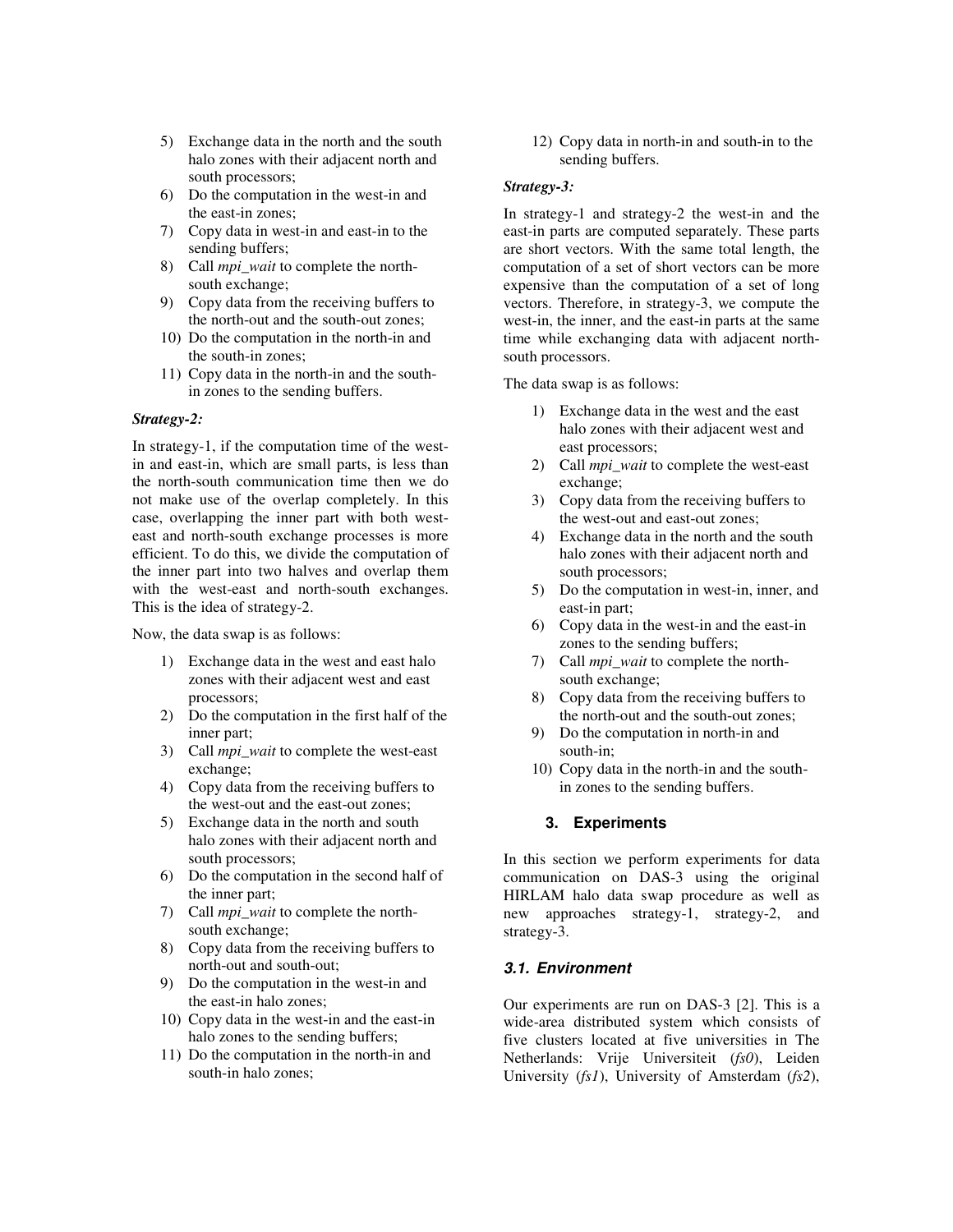Delft University of Technology (*fs3*), and the MultimediaN Consortium (*fs4*). All our experiments are run on clusters *fs0* and *fs1*.

To create environment we use command *module* to load all default modules for interconnection. Then we use *mpif77* to compile the Fortran-MPI code and use *prun* to submit job to DAS-3.

We use various numbers of processors  $Nx \times Ny$ , where *Nx* and *Ny* varying from 1 to 8 are the number of processors in x- and y-direction, respectively. The computation domain is 128x128x16. The size of halo zones is one grid point for north-, south-, west-, and east-direction.

#### **3.2. Results**

To investigate the efficiency of the communication methods, we measure the total execution time. This is shown in Table 1.

We observe that the new approaches slow down the weather forecast model, although there is an overlap between communication and computation; this is not what we expected. Table 1 shows that the elapsed time of the original HIRLAM halo data swap is the smallest, followed by that of strategy-3 and strategy-1; whereas it is largest in strategy-2. Furthermore, it is observed that this order reflects the number of computation domains in each approach, that is 1, 3, 5, and 6 in HIRLAM, strategy-3, strategy-1, and strategy-2, respectively.

To analyze this result, we split the elapsed time in communication and computation time. Table 2 shows the measured communication and computation time of the original HIRLAM halo data swap and new approaches.

The communication time is the time for exchanging data and the time for copying to and receiving from the buffers. The computation time is the total computation time of all parts in the sub grid. We see that it increases with the number of computation domains (i.e. 1, 3, 5, and 6 in HIRLAM, strategy-3, strategy-1, and strategy-2, respectively).

In the paragraphs below, we will figure out the explanation for this observation.

Observe that the arrays in the original HIRLAM method are long vectors, with the order of accessing array similar to the order of storing

| $Nx \times Ny$ | <b>HIRLAM</b> | strategy | strategy<br>2 | strategy |
|----------------|---------------|----------|---------------|----------|
| 1x1            | 48.891        | 50.441   | 50.555        | 49.633   |
| 1x2            | 24.816        | 25.531   | 25.641        | 25.086   |
| 2x2            | 12.553        | 12.871   | 12.949        | 12.555   |
| 2x4            | 6.375         | 6.645    | 6.813         | 6.609    |
| 4x4            | 3.309         | 3.520    | 3.602         | 3.402    |
| 4x8            | 1.746         | 1.867    | 1.930         | 1.840    |
| 8x8            | 0.926         | 1.008    | 1.023         | 0.953    |

Table 1: Elapsed times (in seconds) of the data swap approaches.

|               | $Nx \times Ny$ | <b>HIRLAM</b> | strategy | strategy | strategy |
|---------------|----------------|---------------|----------|----------|----------|
|               |                |               |          | 2        | 3        |
|               | 1x1            | 0             | $\theta$ | 0        | $\theta$ |
| Communication | 1x2            | 0.191         | 0.207    | 1.117    | 0.227    |
|               | 2x2            | 0.152         | 0.117    | 0.098    | 0.117    |
|               | 2x4            | 0.137         | 0.137    | 0.082    | 0.082    |
|               | 4x4            | 0.105         | 0.109    | 0.074    | 0.082    |
|               | 4x8            | 0.125         | 0.051    | 0.070    | 0.059    |
|               | 8x8            | 0.125         | 0.031    | 0.051    | 0.066    |
|               | 1x1            | 48.891        | 50.441   | 50.555   | 49.633   |
| Computation   | 1x2            | 24.625        | 25.406   | 25.508   | 24.957   |
|               | 2x2            | 12.406        | 12.797   | 12.879   | 12.449   |
|               | 2x4            | 6.238         | 6.605    | 6.770    | 6.535    |
|               | 4x4            | 3.203         | 3.461    | 3.574    | 3.340    |
|               | 4x8            | 1.621         | 1.848    | 1.895    | 1.805    |
|               | 8x8            | 0.844         | 0.996    | 0.992    | 0.902    |

Table 2: Communication and computation times (in seconds) of data swap approaches.

| $Nx \times Ny$ | north-in, south-in | west-in, east-in |
|----------------|--------------------|------------------|
| 2x2            | 0.680              | 0.715            |
| 4x4            | 0.332              | 0.352            |

Table 3: Computation time (in seconds) of north-south and west-east parts in strategy-2.

array in memory. In our new approaches, the computation is divided into parts. In some part, e.g. west-in and east-in, the computation is done with different order of accessing and storing array. The arrays used in the calculations are short vectors, the computation of which may be more expensive than the computation of long vector. To verify this, we make the following comparisons.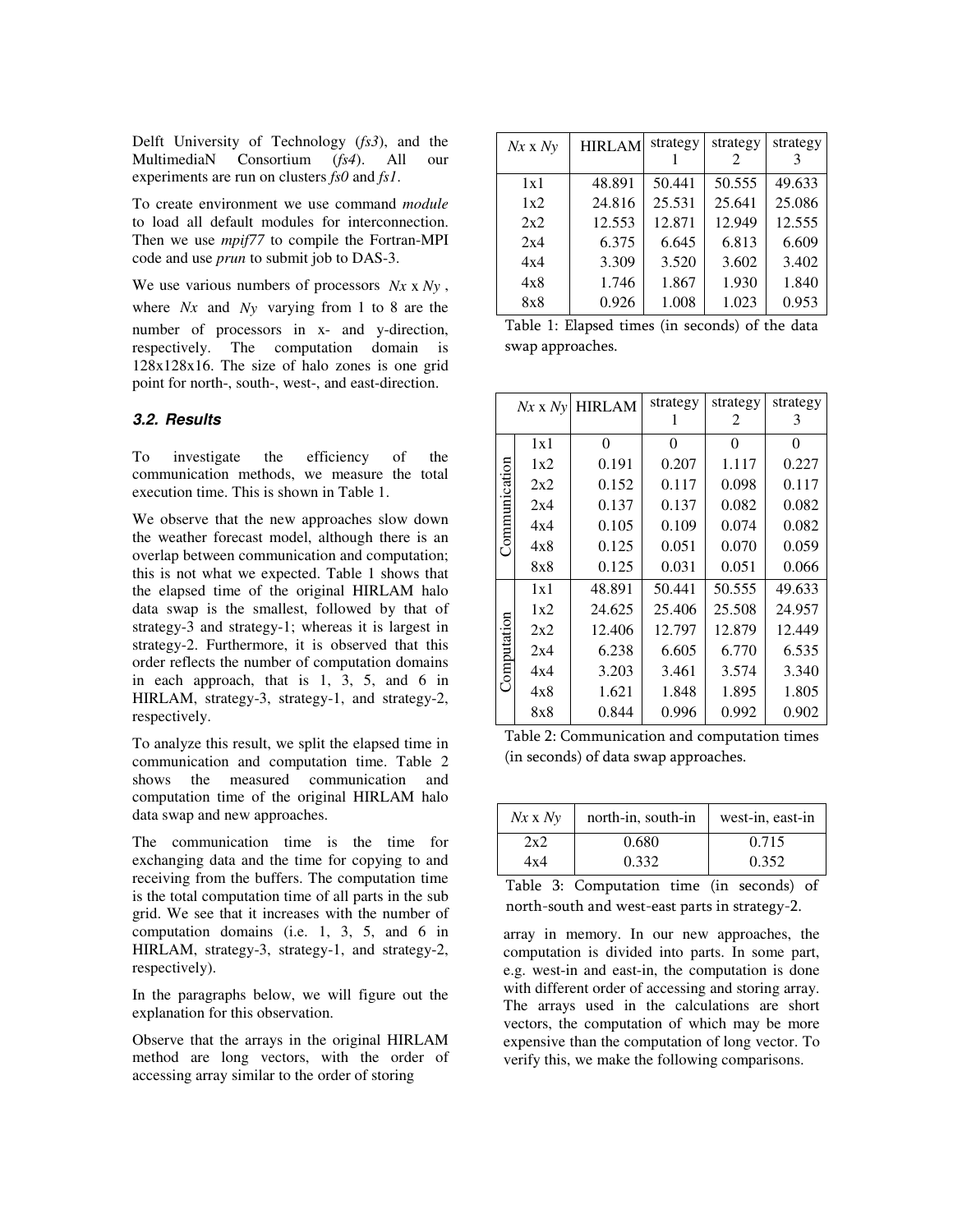|     | $Nx$ x $Ny$ HIRLAM | strategy | strategy<br>2 | strategy |
|-----|--------------------|----------|---------------|----------|
| 1x1 |                    |          |               |          |
| 1x2 | 0                  | 0.082    | 0.984         | 0.098    |
| 2x2 | 0                  | 0.043    | 0.027         | 0.012    |
| 2x4 | 0                  | 0.098    | 0.039         | 0.008    |
| 4x4 | 0                  | 0.051    | 0.047         | 0.020    |
| 4x8 | 0                  | 0.031    | 0.036         | 0.023    |
| 8x8 |                    | 0.020    | 0.020         | 0.016    |

Table 4: Overlap of asynchronous communication, is obtained by subtracting the execution time from the total of communication and computation time.

Firstly, in Table 3 we show the calculation time of parts in strategy-2 separately. We find that the computation time of west-in and east-in is larger than the computation time of north-in and southin, although the number of grid points in west-in and east-in is smaller than the number of grid points in north-in and south-in (see Figure 1). This is also true for strategy-1, verifying our conclusion for the individual strategies.

Next, we compare different tests which use different types of arrays. We know that in strategy-3 and in HIRLAM, the calculation arrays are long vectors in all parts, meaning consecutive memory locations are accessed, resulting in a good performance. As we can see from Table 2, the computation times in strategy-3 and in HIRLAM are smaller than that in strategy-1 and strategy-2.

We conclude that the difference between the computation time in the original HIRLAM method and in the new approaches is due to the different ways of accessing data.

As it was mentioned, our idea was to make use of the overlap to speed up the execution. However, as we have seen in Table 2, the result was not what we expected. What could be the reason?

This is because the communication time is very small compared to the computation time. The overlap hence does not affect significantly the speed up of new asynchronous communication approaches. This is indeed shown in Table 4.

In summary, the above result can be explained by the fact that the overlap that we gain is smaller than the increase of the computation time due to dividing the domain into parts.

## **4. Conclusion and future work**

We have introduced the new asynchronous communication strategies for the halo data swap procedure in the HIRLAM weather forecast model. Some experiments of alternative communication methods on DAS-3 have been shown. It turned out that the new asynchronous communication approaches slow down the weather forecast model. This is because the overlap that we gain from communication and computation is smaller than the increase of the computation time due to dividing the domain into parts.

In our experiments, the size of the halo zones is one grid point for north-, south-, west-, and eastdirection. In future, we will study larger halo zones, as e.g. required in the semi-Lagrangian formulation of the model. Larger halo zone requires longer time for communication, hence returns larger overlap. Thus, larger savings by the asynchronous communication method are expected. Currently, we investigate the implementation of our model on more than one cluster of the DAS-3 computer, which serves as a prototype for a (wide-area) Grid computer implementation. We expect that communication times will become much larger than in the current one cluster implementation and hence, we expect to gain from asynchronous communication here as well.

Dependent on the outcome of these experiments we may decide to extend the Ctadel code generator, to the effect that it will be able to generate asynchronous communication code. In our current set-up, each sub-domain is processed by a separate subroutine call. If our further investigations warrant an extension of Ctadel, we will also modify Ctadel such that it will generate inline codes. Although the savings will be small, they may be big enough to make asynchronous communication interesting, even in the one-row halo zone, single cluster case that we investigated so far.

### **REFERENCES**

- [1] DAS-3: http://www.cs.vu.nl/das3.
- [2] Execution job on DAS-3: http://www.cs.vu.nl/das3/jobexec.shtml.
- [3] Haobo Zhou, Lex Wolters, and Gerard Cats, *Evaluation of the HIRLAM*